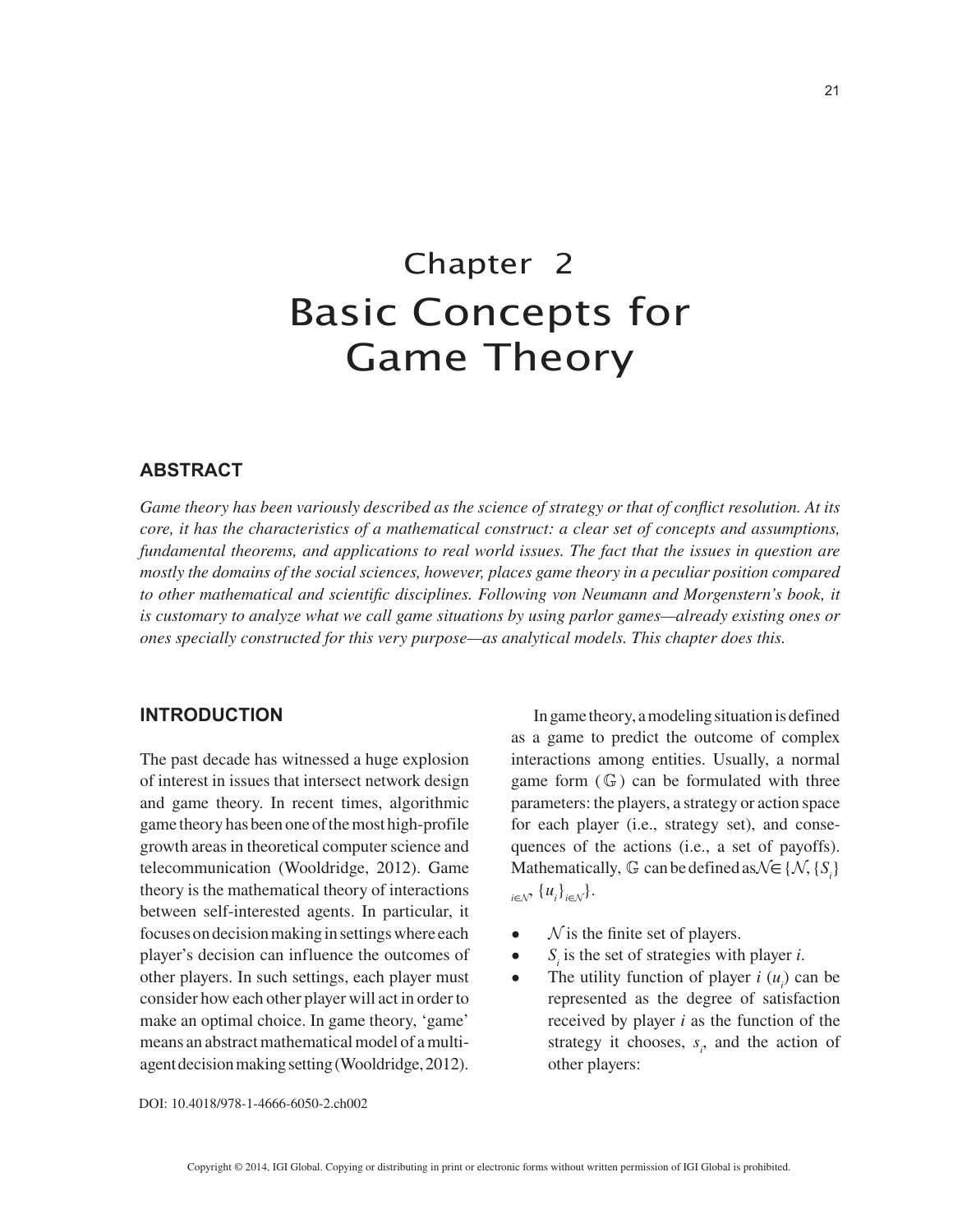$$
\mathbf{s}_{-i} = (s_{1}, \ldots, s_{i-1}, s_{i+1}, \ldots s_{N}).
$$

Players are decision makers, who choose how they act. A player, such as a company, a nation, a wireless node, or even a biological species, may be independent and has to make specific actions that have mutual, possibly conflicting, consequences. Usually, players are assumed to be individually rational and act in a rational manner and try to ensure the best possible consequence according to their preferences. Strategy set is the collection of various actions available to the player. Each player has a number of possible actions and can choose an action to determine the resulting outcome of the game. Any kind of action of a player should be expressed with a suitable utility function, which maps every action to a real number. A payoff (or utility) function quantifies the satisfaction that a player can get from a particular action. Usually, utility of a player corresponds to the received payment minus the incurred cost. Based on the payoff, the outcome to the different players can be evaluated. Therefore, individual decision makers (i.e., players) try to find the best actions.

The most classic game theory example is the Prisoner's Dilemma ("Prisoner's dilemma," n.d.). The prisoner's dilemma is a canonical example of a game analyzed in game theory that shows why two individuals might not cooperate, even if it appears that it is in their best interests to do so. To put it simply, two prisoners are getting charged for a crime that they most likely did together, but the police aren't sure. So, they set up a deal where they question each suspect privately, and they can choose to cooperate (i.e., claim they did not commit the crime) or betray (i.e., admit to committing the crime). The punishments are as follows:

- 1. If one prisoner cooperates and the other betrays, the betrayer can be free while the cooperator must spend ten years in prison.
- 2. If both prisoners cooperate, the police don't want to risk wasting the lives of two innocent men, so give them each one year sentence.
- 3. If both prisoners betray, they will be punished for their crime with a three year sentence.

If we were to draw a matrix to represent the prisoners' payoffs, it would resemble Table 1.

If the other prisoner chooses to cooperate, betraying gives a better reward, and if the other prisoner chooses to betray then betraying also gives a better reward. Because betrayal always rewards more than cooperation, all purely rational self-interested prisoners would betray each other. Therefore, collaboration is dominated by betrayal in the classic version of the game. The interesting part of this result is that pursuing individual reward logically leads the prisoners to both betray, even though they would get a better reward if they both cooperated. In this situation, the only rational choice for a sentence-minimizing prisoner is to betray, since this gives it a better outcome, whatever the other does. Hence *both are worse off if both are rational than if both are irrational.* Specifically, each individual gets a lighter sentence

*Table 1. Sample matrix for the prisoners' payoffs* 

|                             | <b>Prisoner B Stays Cooperates</b>            | <b>Prisoner B Betrays</b>                     |
|-----------------------------|-----------------------------------------------|-----------------------------------------------|
| Prisoner A Stays Cooperates | Each serves 1 year                            | Prisoner A: 10 years<br>Prisoner B: goes free |
| Prisoner A Betrays          | Prisoner A: goes free<br>Prisoner B: 10 years | Each serves 3 years                           |